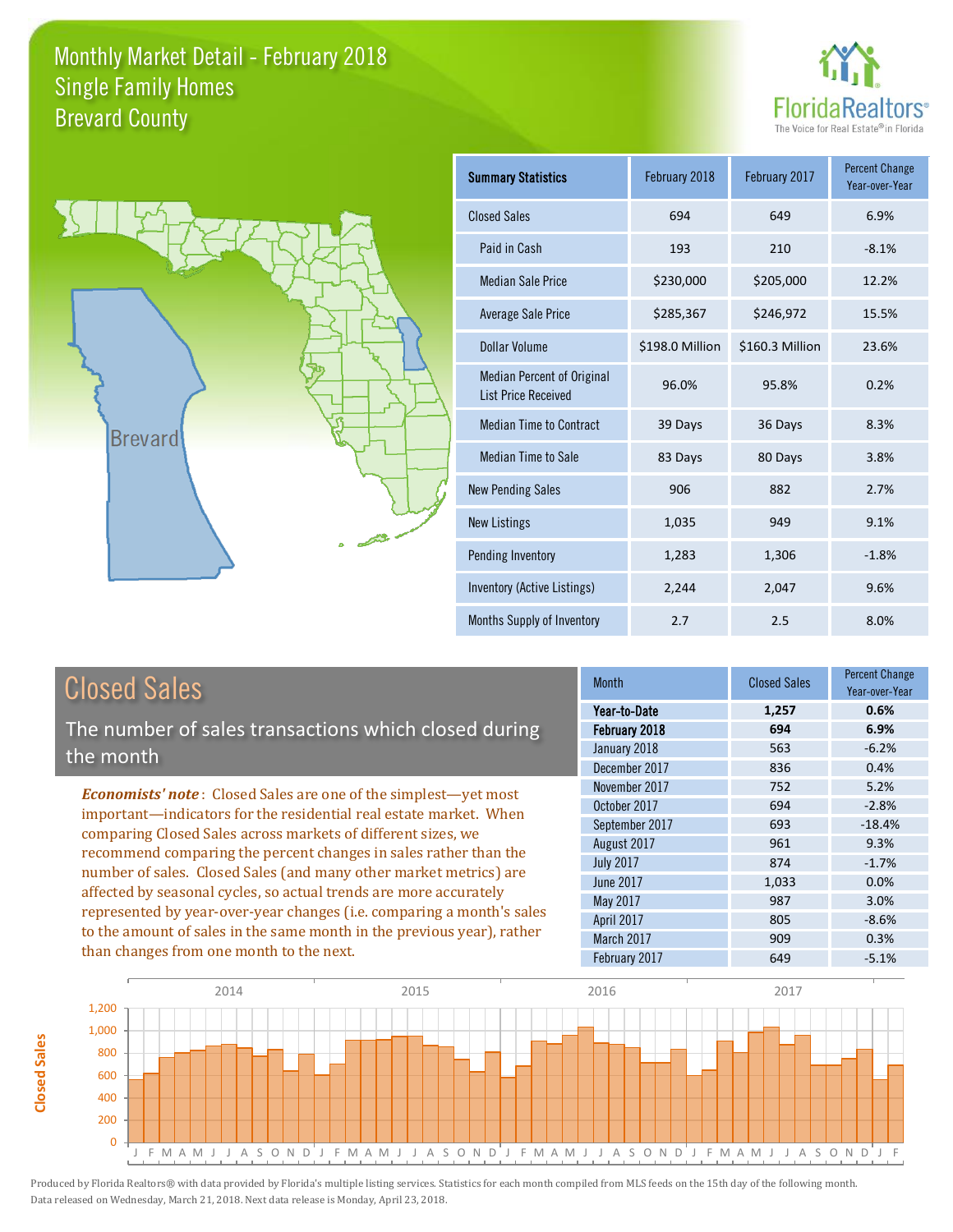

| Cash Sales                                                                     | <b>Month</b>     | <b>Cash Sales</b> | <b>Percent Change</b><br>Year-over-Year |
|--------------------------------------------------------------------------------|------------------|-------------------|-----------------------------------------|
|                                                                                | Year-to-Date     | 348               | $-13.4%$                                |
| The number of Closed Sales during the month in which                           | February 2018    | 193               | $-8.1%$                                 |
| buyers exclusively paid in cash                                                | January 2018     | 155               | $-19.3%$                                |
|                                                                                | December 2017    | 193               | $-15.0%$                                |
|                                                                                | November 2017    | 181               | $-1.6%$                                 |
|                                                                                | October 2017     | 166               | $-14.0%$                                |
| <b>Economists' note:</b> Cash Sales can be a useful indicator of the extent to | September 2017   | 159               | $-26.4%$                                |
| which investors are participating in the market. Why? Investors are            | August 2017      | 230               | 0.4%                                    |
| far more likely to have the funds to purchase a home available up front,       | <b>July 2017</b> | 201               | $-9.9%$                                 |
| whereas the typical homebuyer requires a mortgage or some other                | June 2017        | 221               | $-21.6%$                                |
| form of financing. There are, of course, many possible exceptions, so          | May 2017         | 235               | $-12.0%$                                |

this statistic should be interpreted with care.

|  | January 2018     | 155 | $-19.3%$ |
|--|------------------|-----|----------|
|  | December 2017    | 193 | $-15.0%$ |
|  | November 2017    | 181 | $-1.6%$  |
|  | October 2017     | 166 | $-14.0%$ |
|  | September 2017   | 159 | $-26.4%$ |
|  | August 2017      | 230 | 0.4%     |
|  | <b>July 2017</b> | 201 | $-9.9%$  |
|  | <b>June 2017</b> | 221 | $-21.6%$ |
|  | May 2017         | 235 | $-12.0%$ |
|  | April 2017       | 195 | $-28.0%$ |
|  | March 2017       | 245 | $-12.2%$ |
|  | February 2017    | 210 | $-16.0%$ |
|  |                  |     |          |



# Cash Sales as a Percentage of Closed Sales

The percentage of Closed Sales during the month which were Cash Sales

*Economists' note* : This statistic is simply another way of viewing Cash Sales. The remaining percentages of Closed Sales (i.e. those not paid fully in cash) each month involved some sort of financing, such as mortgages, owner/seller financing, assumed loans, etc.

| <b>Month</b>     | Percent of Closed  | <b>Percent Change</b> |
|------------------|--------------------|-----------------------|
|                  | Sales Paid in Cash | Year-over-Year        |
| Year-to-Date     | 27.7%              | $-14.0%$              |
| February 2018    | 27.8%              | $-14.2%$              |
| January 2018     | 27.5%              | $-14.1%$              |
| December 2017    | 23.1%              | $-15.4%$              |
| November 2017    | 24.1%              | $-6.2%$               |
| October 2017     | 23.9%              | $-11.5%$              |
| September 2017   | 22.9%              | $-9.8%$               |
| August 2017      | 23.9%              | $-8.4%$               |
| <b>July 2017</b> | 23.0%              | $-8.4%$               |
| June 2017        | 21.4%              | $-21.6%$              |
| May 2017         | 23.8%              | $-14.7%$              |
| April 2017       | 24.2%              | $-21.4%$              |
| March 2017       | 27.0%              | $-12.3%$              |
| February 2017    | 32.4%              | $-11.2%$              |

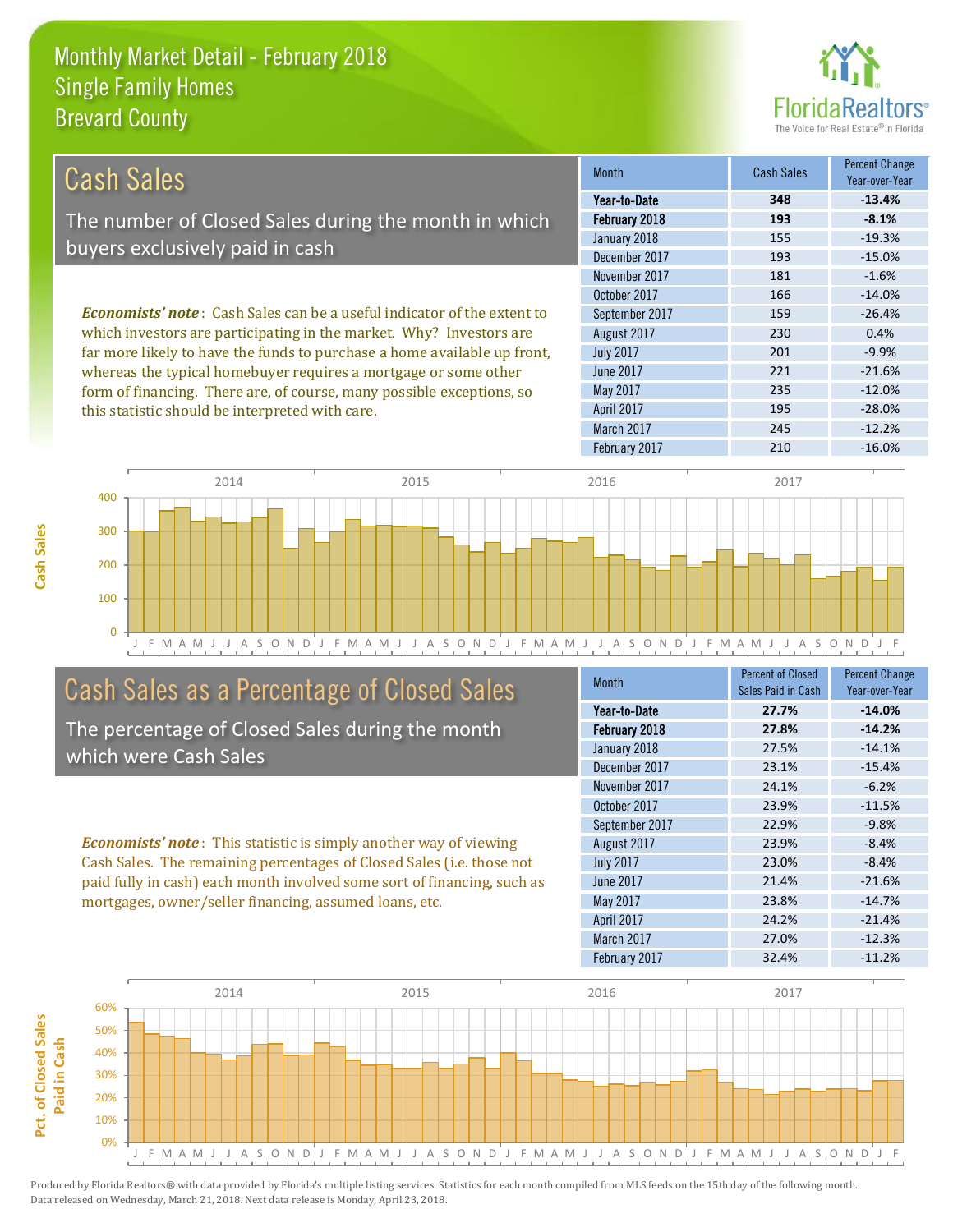

| Median Sale Price                                                         | <b>Month</b>      | <b>Median Sale Price</b> | <b>Percent Change</b><br>Year-over-Year |
|---------------------------------------------------------------------------|-------------------|--------------------------|-----------------------------------------|
|                                                                           | Year-to-Date      | \$224,159                | 12.1%                                   |
| The median sale price reported for the month (i.e. 50%                    | February 2018     | \$230,000                | 12.2%                                   |
|                                                                           | January 2018      | \$215,000                | 10.3%                                   |
| of sales were above and 50% of sales were below)                          | December 2017     | \$227,789                | 19.3%                                   |
|                                                                           | November 2017     | \$218,000                | 15.3%                                   |
| <b>Economists' note:</b> Median Sale Price is our preferred summary       | October 2017      | \$195,000                | 2.6%                                    |
| statistic for price activity because, unlike Average Sale Price, Median   | September 2017    | \$215,000                | 9.1%                                    |
| Sale Price is not sensitive to high sale prices for small numbers of      | August 2017       | \$222,500                | 14.1%                                   |
| homes that may not be characteristic of the market area. Keep in mind     | <b>July 2017</b>  | \$220,000                | 12.2%                                   |
| that median price trends over time are not always solely caused by        | June 2017         | \$220,000                | 15.8%                                   |
| changes in the general value of local real estate. Median sale price only | May 2017          | \$211,000                | 14.1%                                   |
| reflects the values of the homes that sold each month, and the mix of     | <b>April 2017</b> | \$204,655                | 13.8%                                   |
| the types of homes that sell can change over time.                        | March 2017        | \$194,000                | 10.9%                                   |



## Average Sale Price

The average sale price reported for the month (i.e. total sales in dollars divided by the number of sales)

*Economists' note* : Usually, we prefer Median Sale Price over Average Sale Price as a summary statistic for home prices. However, Average Sale Price does have its uses—particularly when it is analyzed alongside the Median Sale Price. For one, the relative difference between the two statistics can provide some insight into the market for higher-end homes in an area.

| <b>Month</b>     | <b>Average Sale Price</b> | <b>Percent Change</b><br>Year-over-Year |
|------------------|---------------------------|-----------------------------------------|
| Year-to-Date     | \$272,024                 | 11.8%                                   |
| February 2018    | \$285,367                 | 15.5%                                   |
| January 2018     | \$255,576                 | 6.7%                                    |
| December 2017    | \$271,875                 | 17.0%                                   |
| November 2017    | \$248,225                 | 9.3%                                    |
| October 2017     | \$251,509                 | 9.9%                                    |
| September 2017   | \$263,683                 | 13.8%                                   |
| August 2017      | \$263,983                 | 8.3%                                    |
| <b>July 2017</b> | \$259,499                 | 9.5%                                    |
| June 2017        | \$259,469                 | 13.8%                                   |
| May 2017         | \$250,670                 | 11.1%                                   |
| April 2017       | \$241,539                 | 11.8%                                   |
| March 2017       | \$240,354                 | 16.1%                                   |
| February 2017    | \$246,972                 | 22.0%                                   |

February 2017 **\$205,000** 24.2%



Produced by Florida Realtors® with data provided by Florida's multiple listing services. Statistics for each month compiled from MLS feeds on the 15th day of the following month. Data released on Wednesday, March 21, 2018. Next data release is Monday, April 23, 2018.

**Average Sale Price**

**Average Sale Price**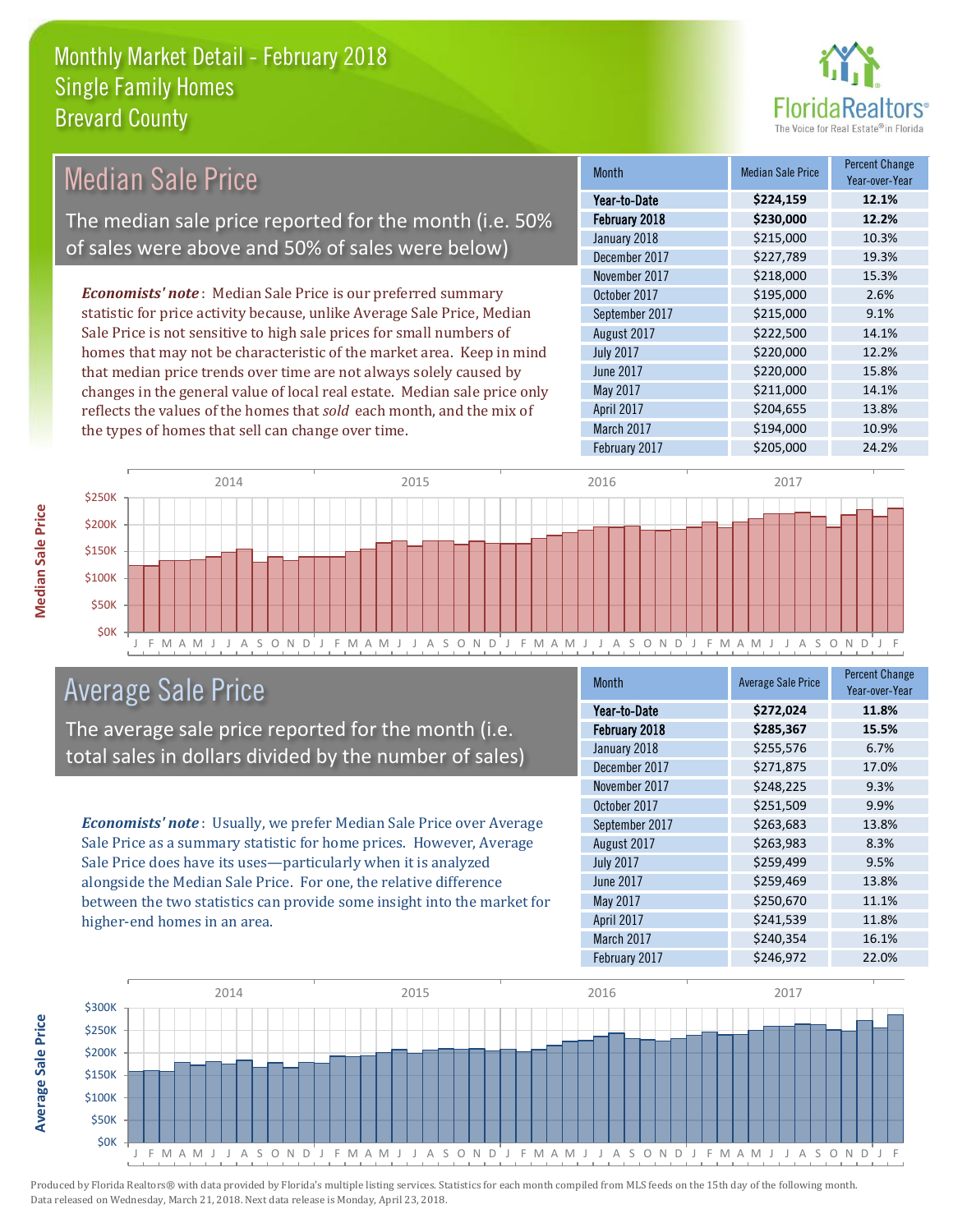

## Dollar Volume

The sum of the sale prices for all sales which closed during the month

*Economists' note* : Dollar Volume is simply the sum of all sale prices in a given time period, and can quickly be calculated by multiplying Closed Sales by Average Sale Price. It is a strong indicator of the health of the real estate industry in a market, and is of particular interest to real estate professionals, investors, analysts, and government agencies. Potential home sellers and home buyers, on the other hand, will likely be better served by paying attention to trends in the two components of Dollar Volume (i.e. sales and prices) individually.

| <b>Month</b>     | <b>Dollar Volume</b> | <b>Percent Change</b><br>Year-over-Year |
|------------------|----------------------|-----------------------------------------|
| Year-to-Date     | \$341.9 Million      | 12.5%                                   |
| February 2018    | \$198.0 Million      | 23.6%                                   |
| January 2018     | \$143.9 Million      | 0.2%                                    |
| December 2017    | \$227.3 Million      | 17.4%                                   |
| November 2017    | \$186.7 Million      | 15.0%                                   |
| October 2017     | \$174.5 Million      | 6.8%                                    |
| September 2017   | \$182.7 Million      | $-7.1%$                                 |
| August 2017      | \$253.7 Million      | 18.4%                                   |
| <b>July 2017</b> | \$226.8 Million      | 7.7%                                    |
| <b>June 2017</b> | \$268.0 Million      | 13.8%                                   |
| May 2017         | \$247.4 Million      | 14.5%                                   |
| April 2017       | \$194.4 Million      | 2.2%                                    |
| March 2017       | \$218.5 Million      | 16.5%                                   |
| February 2017    | \$160.3 Million      | 15.8%                                   |



## Median Percent of Original List Price Received

The median of the sale price (as a percentage of the original list price) across all properties selling during the month

*Economists' note* : The Median Percent of Original List Price Received is useful as an indicator of market recovery, since it typically rises as buyers realize that the market may be moving away from them and they need to match the selling price (or better it) in order to get a contract on the house. This is usually the last measure to indicate a market has shifted from down to up, so it is what we would call a *lagging* indicator.

| <b>Month</b>     | Med. Pct. of Orig.         | <b>Percent Change</b> |
|------------------|----------------------------|-----------------------|
|                  | <b>List Price Received</b> | Year-over-Year        |
| Year-to-Date     | 95.9%                      | 0.1%                  |
| February 2018    | 96.0%                      | 0.2%                  |
| January 2018     | 95.8%                      | 0.0%                  |
| December 2017    | 96.6%                      | 0.3%                  |
| November 2017    | 96.6%                      | 0.4%                  |
| October 2017     | 96.1%                      | $-0.2%$               |
| September 2017   | 96.5%                      | 0.6%                  |
| August 2017      | 96.8%                      | 0.1%                  |
| <b>July 2017</b> | 97.0%                      | 0.3%                  |
| June 2017        | 97.2%                      | 0.8%                  |
| May 2017         | 97.3%                      | 0.9%                  |
| April 2017       | 96.7%                      | 0.4%                  |
| March 2017       | 96.0%                      | $-0.3%$               |
| February 2017    | 95.8%                      | 0.3%                  |



Produced by Florida Realtors® with data provided by Florida's multiple listing services. Statistics for each month compiled from MLS feeds on the 15th day of the following month. Data released on Wednesday, March 21, 2018. Next data release is Monday, April 23, 2018.

**Med. Pct. of Orig.** 

Med. Pct. of Orig.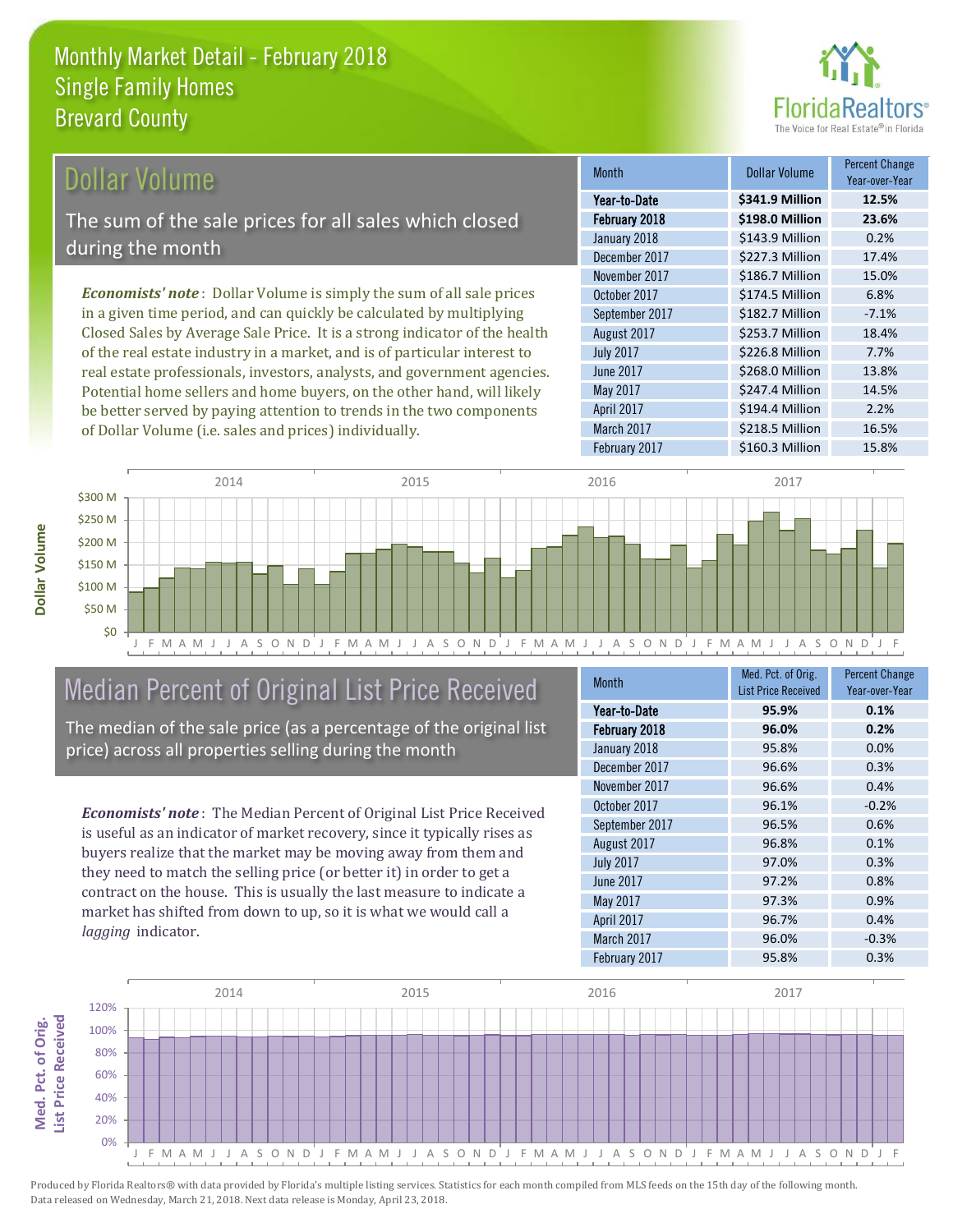

#### 28 Days 0.0% November 2017 30 Days 15.4% Month Month Median Time to **Contract** Percent Change Year-over-Year February 2018 **39 Days 8.3%** Year-to-Date **38 Days 5.6%** January 2018 **37 Days** 5.7% December 2017 August 2017 **25 Days** -7.4% July 2017 20 Days -25.9% October 2017 34 Days 30.8% September 2017 27 Days 0.0% *Economists' note* : Like Time to Sale, Time to Contract is a measure of the length of the home selling process calculated for sales which closed during the month. The difference is that Time to Contract measures the number of days between the initial listing of a property and the Median Time to Contract The median number of days between the listing date and contract date for all Closed Sales during the month

signing of the contract which eventually led to the closing of the sale. When the gap between Median Time to Contract and Median Time to Sale grows, it is usually a sign of longer closing times and/or declining numbers of cash sales.

|  | 1 val – 10 – 174 IV | JU DUYJ | ----     |
|--|---------------------|---------|----------|
|  | February 2018       | 39 Days | 8.3%     |
|  | January 2018        | 37 Days | 5.7%     |
|  | December 2017       | 28 Days | 0.0%     |
|  | November 2017       | 30 Days | 15.4%    |
|  | October 2017        | 34 Days | 30.8%    |
|  | September 2017      | 27 Days | 0.0%     |
|  | August 2017         | 25 Days | $-7.4%$  |
|  | <b>July 2017</b>    | 20 Days | $-25.9%$ |
|  | <b>June 2017</b>    | 17 Days | $-39.3%$ |
|  | May 2017            | 23 Days | $-14.8%$ |
|  | April 2017          | 26 Days | $-21.2%$ |
|  | March 2017          | 30 Days | $-9.1%$  |
|  | February 2017       | 36 Days | $-12.2%$ |



## Median Time to Sale

The median number of days between the listing date and closing date for all Closed Sales during the month

*Economists' note* : Time to Sale is a measure of the length of the home selling process, calculated as the number of days between the initial listing of a property and the closing of the sale. *Median* Time to Sale is the amount of time the "middle" property selling this month was on the market. That is, 50% of homes selling this month took *less* time to sell, and 50% of homes took *more* time to sell. Median Time to Sale gives a more accurate picture than Average Time to Sale, which can be skewed upward by small numbers of properties taking an abnormally long time to sell.

| <b>Month</b>     | <b>Median Time to Sale</b> | <b>Percent Change</b><br>Year-over-Year |
|------------------|----------------------------|-----------------------------------------|
| Year-to-Date     | 81 Days                    | 0.0%                                    |
| February 2018    | 83 Days                    | 3.8%                                    |
| January 2018     | 79 Days                    | $-2.5%$                                 |
| December 2017    | 67 Days                    | $-6.9%$                                 |
| November 2017    | 74 Days                    | $-3.9%$                                 |
| October 2017     | 80 Days                    | 9.6%                                    |
| September 2017   | 73 Days                    | 1.4%                                    |
| August 2017      | 67 Days                    | $-5.6%$                                 |
| <b>July 2017</b> | 64 Days                    | $-11.1%$                                |
| June 2017        | 63 Days                    | $-16.0%$                                |
| May 2017         | 66 Days                    | $-10.8%$                                |
| April 2017       | 67 Days                    | $-13.0%$                                |
| March 2017       | 71 Days                    | $-10.1%$                                |
| February 2017    | 80 Days                    | $-4.8%$                                 |

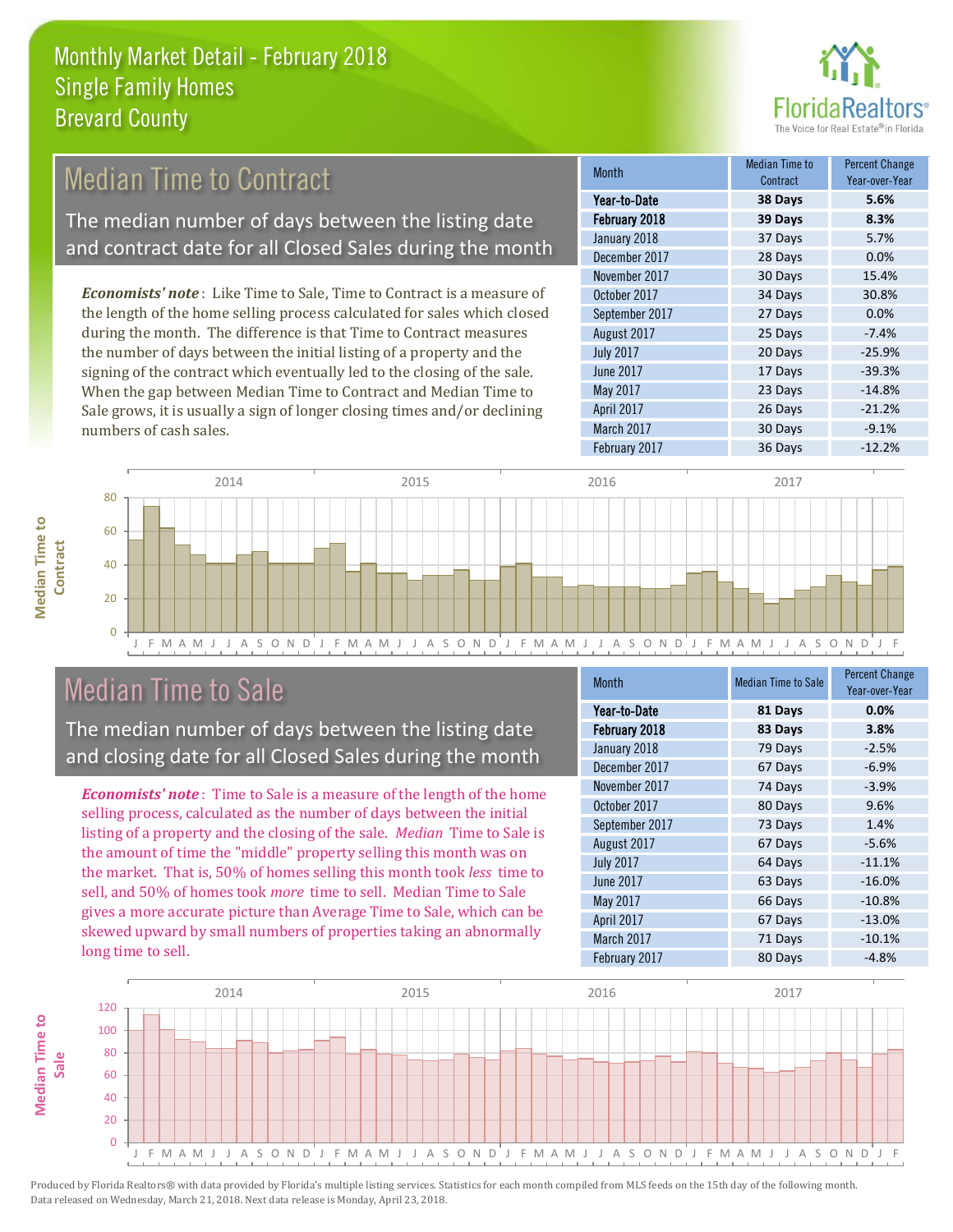

| <b>New Pending Sales</b>                                                      | <b>Month</b>     | <b>New Pending Sales</b> | <b>Percent Change</b><br>Year-over-Year |
|-------------------------------------------------------------------------------|------------------|--------------------------|-----------------------------------------|
|                                                                               | Year-to-Date     | 1,825                    | 1.1%                                    |
| The number of listed properties that went under                               | February 2018    | 906                      | 2.7%                                    |
|                                                                               | January 2018     | 919                      | $-0.5%$                                 |
| contract during the month                                                     | December 2017    | 656                      | 3.8%                                    |
|                                                                               | November 2017    | 790                      | 14.2%                                   |
| <b>Economists' note:</b> Because of the typical length of time it takes for a | October 2017     | 859                      | 33.2%                                   |
| sale to close, economists consider Pending Sales to be a decent               | September 2017   | 538                      | $-37.7%$                                |
| indicator of potential future Closed Sales. It is important to bear in        | August 2017      | 1,004                    | 2.3%                                    |
| mind, however, that not all Pending Sales will be closed successfully.        | <b>July 2017</b> | 995                      | 3.3%                                    |
| So, the effectiveness of Pending Sales as a future indicator of Closed        | June 2017        | 962                      | 1.6%                                    |
| Sales is susceptible to changes in market conditions such as the              | May 2017         | 1.034                    | 3.9%                                    |

J F M A M J J A S O N D J F M A M J J A S O N D J F M A M J J A S O N D J F M A M J J A S O N D J F  $\Omega$ 200 400 600 800 1,000 1,200 2014 2015 2016 2017

# New Listings

distressed properties for sale.

The number of properties put onto the market during the month

availability of financing for homebuyers and the inventory of

*Economists' note* : New Listings tend to rise in delayed response to increasing prices, so they are often seen as a lagging indicator of market health. As prices rise, potential sellers raise their estimations of value—and in the most recent cycle, rising prices have freed up many potential sellers who were previously underwater on their mortgages. Note that in our calculations, we take care to not include properties that were recently taken off the market and quickly relisted, since these are not really *new* listings.

| Month            | <b>New Listings</b> | <b>Percent Change</b><br>Year-over-Year |
|------------------|---------------------|-----------------------------------------|
| Year-to-Date     | 2,113               | 2.2%                                    |
| February 2018    | 1,035               | 9.1%                                    |
| January 2018     | 1,078               | $-3.7%$                                 |
| December 2017    | 695                 | $-1.4%$                                 |
| November 2017    | 930                 | 1.6%                                    |
| October 2017     | 936                 | 15.3%                                   |
| September 2017   | 624                 | $-30.9%$                                |
| August 2017      | 1,071               | 6.4%                                    |
| <b>July 2017</b> | 1,198               | 26.5%                                   |
| June 2017        | 1,156               | 4.6%                                    |
| May 2017         | 1,202               | 14.2%                                   |
| April 2017       | 1,072               | $-3.2%$                                 |
| March 2017       | 1,129               | 9.6%                                    |
| February 2017    | 949                 | $-10.5%$                                |

April 2017 1,028 22.2% March 2017 1,028 -3.6% February 2017 **882** -9.3%



Produced by Florida Realtors® with data provided by Florida's multiple listing services. Statistics for each month compiled from MLS feeds on the 15th day of the following month. Data released on Wednesday, March 21, 2018. Next data release is Monday, April 23, 2018.

**New Listings**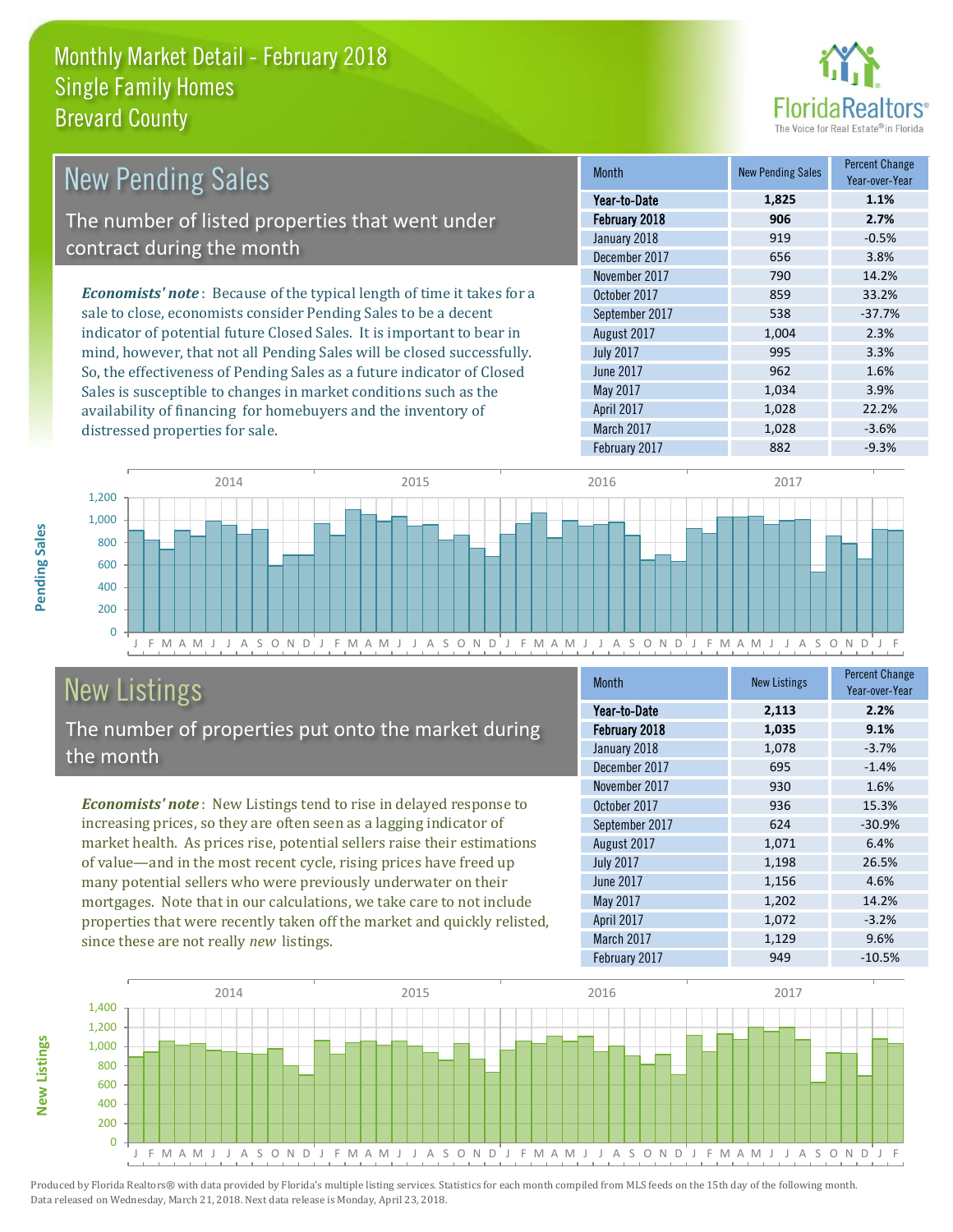

| <b>Inventory (Active Listings)</b><br>The number of property listings active at the end of<br>the month |  |                                                                              |  |
|---------------------------------------------------------------------------------------------------------|--|------------------------------------------------------------------------------|--|
|                                                                                                         |  | <b>Economists' note</b> : There are a number of ways to define and calculate |  |

Inventory. Our method is to simply count the number of active listings on the last day of the month, and hold this number to compare with the same month the following year. Inventory rises when New Listings are outpacing the number of listings that go off-market (regardless of whether they actually sell). Likewise, it falls when New Listings aren't keeping up with the rate at which homes are going off-market.

| <b>Month</b>             | Inventory | <b>Percent Change</b><br>Year-over-Year |
|--------------------------|-----------|-----------------------------------------|
| <b>YTD (Monthly Avg)</b> | 2,264     | 8.6%                                    |
| February 2018            | 2,244     | 9.6%                                    |
| January 2018             | 2,283     | 7.6%                                    |
| December 2017            | 2,166     | 8.2%                                    |
| November 2017            | 2,259     | 8.7%                                    |
| October 2017             | 2,225     | 13.9%                                   |
| September 2017           | 2,266     | 12.2%                                   |
| August 2017              | 2,265     | 11.0%                                   |
| <b>July 2017</b>         | 2,301     | 8.6%                                    |
| <b>June 2017</b>         | 2,202     | 0.6%                                    |
| May 2017                 | 2,150     | $-1.1%$                                 |
| April 2017               | 2,030     | $-17.7%$                                |
| March 2017               | 2,032     | $-8.9%$                                 |
| February 2017            | 2,047     | $-15.3%$                                |



# Months Supply of Inventory

An estimate of the number of months it will take to deplete the current Inventory given recent sales rates

*Economists' note* : MSI is a useful indicator of market conditions. The benchmark for a balanced market (favoring neither buyer nor seller) is 5.5 months of inventory. Anything higher is traditionally a buyers' market, and anything lower is a sellers' market. There is no single accepted way of calculating MSI. A common method is to divide current Inventory by the most recent month's Closed Sales count, but this count is a usually poor predictor of future Closed Sales due to seasonal cycles. To eliminate seasonal effects, we use the 12-month average of monthly Closed Sales instead.

| <b>Month</b>             | <b>Months Supply</b> | <b>Percent Change</b><br>Year-over-Year |
|--------------------------|----------------------|-----------------------------------------|
| <b>YTD (Monthly Avg)</b> | 2.8                  | 7.7%                                    |
| February 2018            | 2.7                  | 8.0%                                    |
| January 2018             | 2.8                  | 7.7%                                    |
| December 2017            | 2.7                  | 12.5%                                   |
| November 2017            | 2.8                  | 12.0%                                   |
| October 2017             | 2.7                  | 12.5%                                   |
| September 2017           | 2.8                  | 12.0%                                   |
| August 2017              | 2.7                  | 8.0%                                    |
| <b>July 2017</b>         | 2.8                  | 7.7%                                    |
| June 2017                | 2.7                  | 0.0%                                    |
| May 2017                 | 2.6                  | $-3.7%$                                 |
| April 2017               | 2.5                  | $-16.7%$                                |
| March 2017               | 2.5                  | $-7.4%$                                 |
| February 2017            | 2.5                  | $-16.7%$                                |

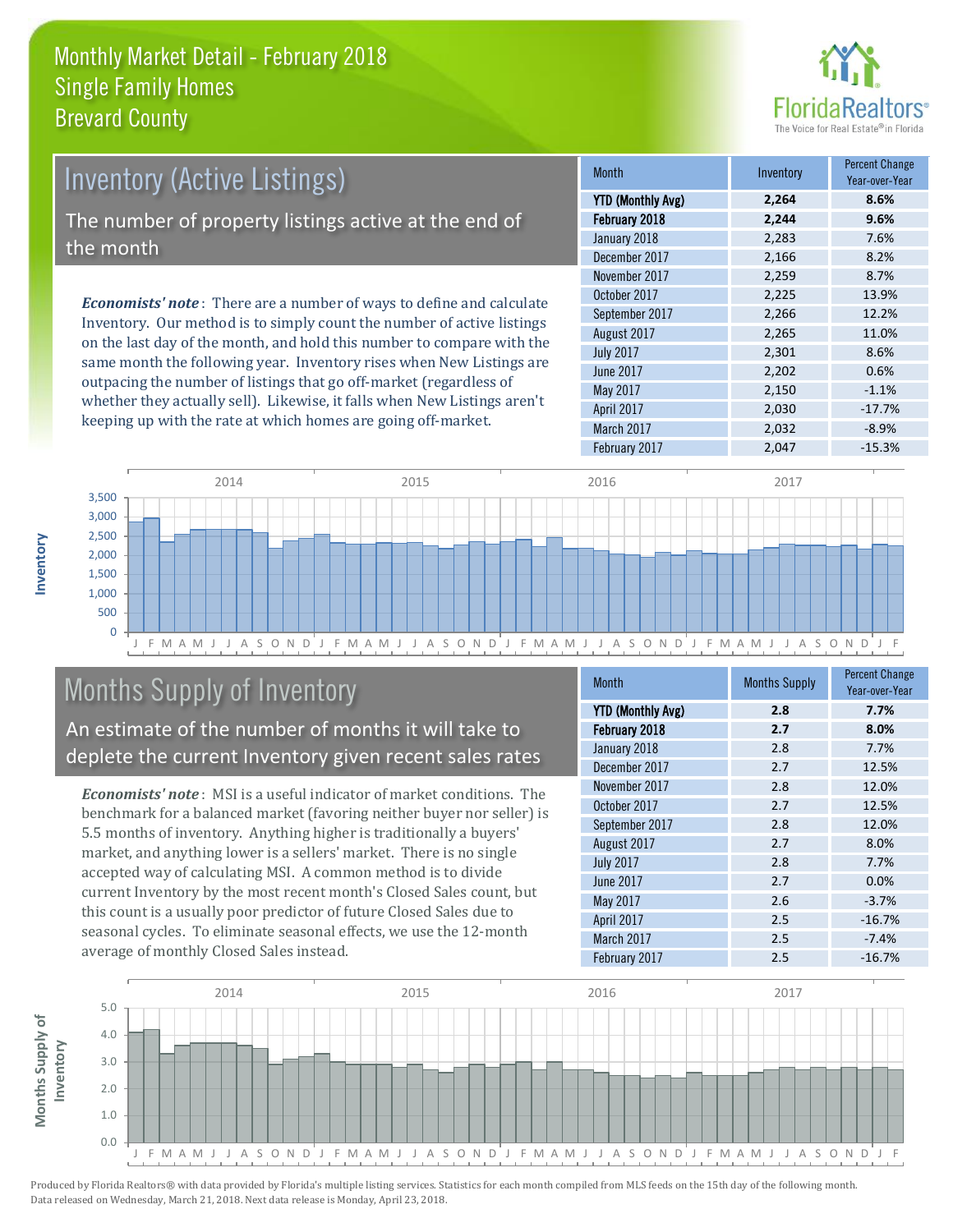

## Closed Sales by Sale Price

The number of sales transactions which closed during the month

*Economists' note:* Closed Sales are one of the simplest—yet most important—indicators for the residential real estate market. When comparing Closed Sales across markets of different sizes, we recommend comparing the percent changes in sales rather than the number of sales. Closed Sales (and many other market metrics) are affected by seasonal cycles, so actual trends are more accurately represented by year-over-year changes (i.e. comparing a month's sales to the amount of sales in the same month in the previous year), rather than changes from one month to the next.





### Median Time to Contract by Sale Price The median number of days between the listing date and contract date for all Closed Sales during the month

*Economists' note* : Like Time to Sale, Time to Contract is a measure of the length of the home selling process calculated for sales which closed during the month. The difference is that Time to Contract measures the number of days between the initial listing of a property and the signing of the contract which eventually led to the closing of the sale. When the gap between Median Time to Contract and Median Time to Sale grows, it is usually a sign of longer closing times and/or declining numbers of cash sales.

| <b>Sale Price</b>     | Median Time to<br>Contract | <b>Percent Change</b><br>Year-over-Year |
|-----------------------|----------------------------|-----------------------------------------|
| Less than \$50,000    | (No Sales)                 | N/A                                     |
| $$50,000 - $99,999$   | 14 Days                    | $-36.4%$                                |
| $$100,000 - $149,999$ | 45 Days                    | 55.2%                                   |
| $$150,000 - $199,999$ | 24 Days                    | $-25.0%$                                |
| \$200,000 - \$249,999 | 26 Days                    | $-3.7%$                                 |
| \$250,000 - \$299,999 | 48 Days                    | $-18.6%$                                |
| \$300,000 - \$399,999 | 65 Days                    | 62.5%                                   |
| \$400,000 - \$599,999 | 55 Days                    | $-22.5%$                                |
| \$600,000 - \$999,999 | 14 Days                    | $-90.7%$                                |
| \$1,000,000 or more   | 137 Days                   | $-27.5%$                                |

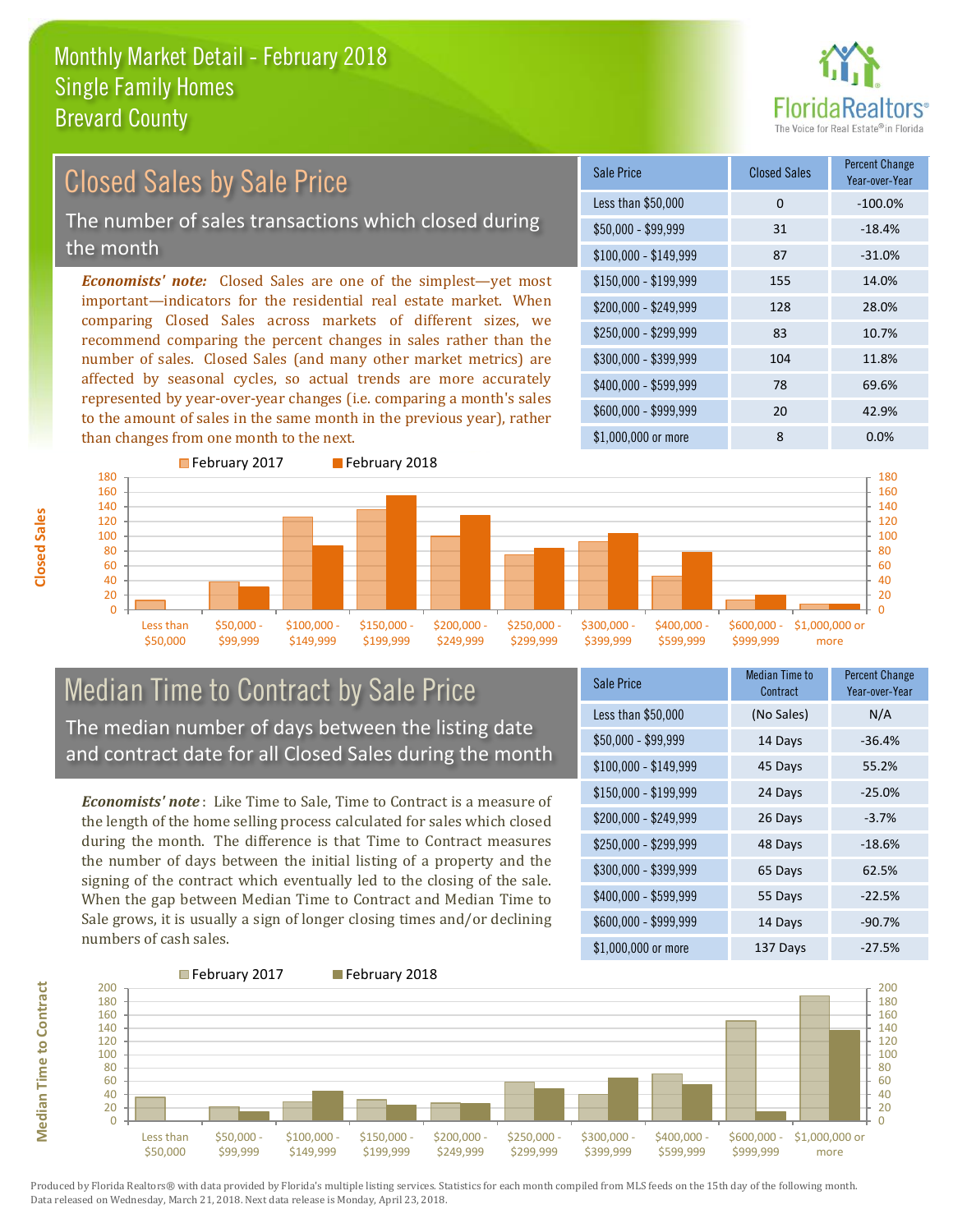

## New Listings by Initial Listing Price The number of properties put onto the market during

the month

*Economists' note:* New Listings tend to rise in delayed response to increasing prices, so they are often seen as a lagging indicator of market health. As prices rise, potential sellers raise their estimations of value—and in the most recent cycle, rising prices have freed up many potential sellers who were previously underwater on their mortgages. Note that in our calculations, we take care to not include properties that were recently taken off the market and quickly relisted, since these are not really *new* listings.





## Inventory by Current Listing Price The number of property listings active at the end of the month

*Economists' note* : There are a number of ways to define and calculate Inventory. Our method is to simply count the number of active listings on the last day of the month, and hold this number to compare with the same month the following year. Inventory rises when New Listings are outpacing the number of listings that go off-market (regardless of whether they actually sell). Likewise, it falls when New Listings aren't keeping up with the rate at which homes are going off-market.

| <b>Current Listing Price</b> | Inventory | Percent Change<br>Year-over-Year |
|------------------------------|-----------|----------------------------------|
| Less than \$50,000           | 5         | $-66.7%$                         |
| $$50,000 - $99,999$          | 34        | $-47.7%$                         |
| $$100,000 - $149,999$        | 164       | $-14.1%$                         |
| $$150,000 - $199,999$        | 336       | 9.8%                             |
| \$200,000 - \$249,999        | 375       | 24.2%                            |
| \$250,000 - \$299,999        | 274       | 17.6%                            |
| \$300,000 - \$399,999        | 377       | 20.1%                            |
| \$400,000 - \$599,999        | 388       | 22.0%                            |
| \$600,000 - \$999,999        | 196       | $-0.5%$                          |
| \$1,000,000 or more          | 95        | $-10.4%$                         |



Produced by Florida Realtors® with data provided by Florida's multiple listing services. Statistics for each month compiled from MLS feeds on the 15th day of the following month. Data released on Wednesday, March 21, 2018. Next data release is Monday, April 23, 2018.

**Inventory**